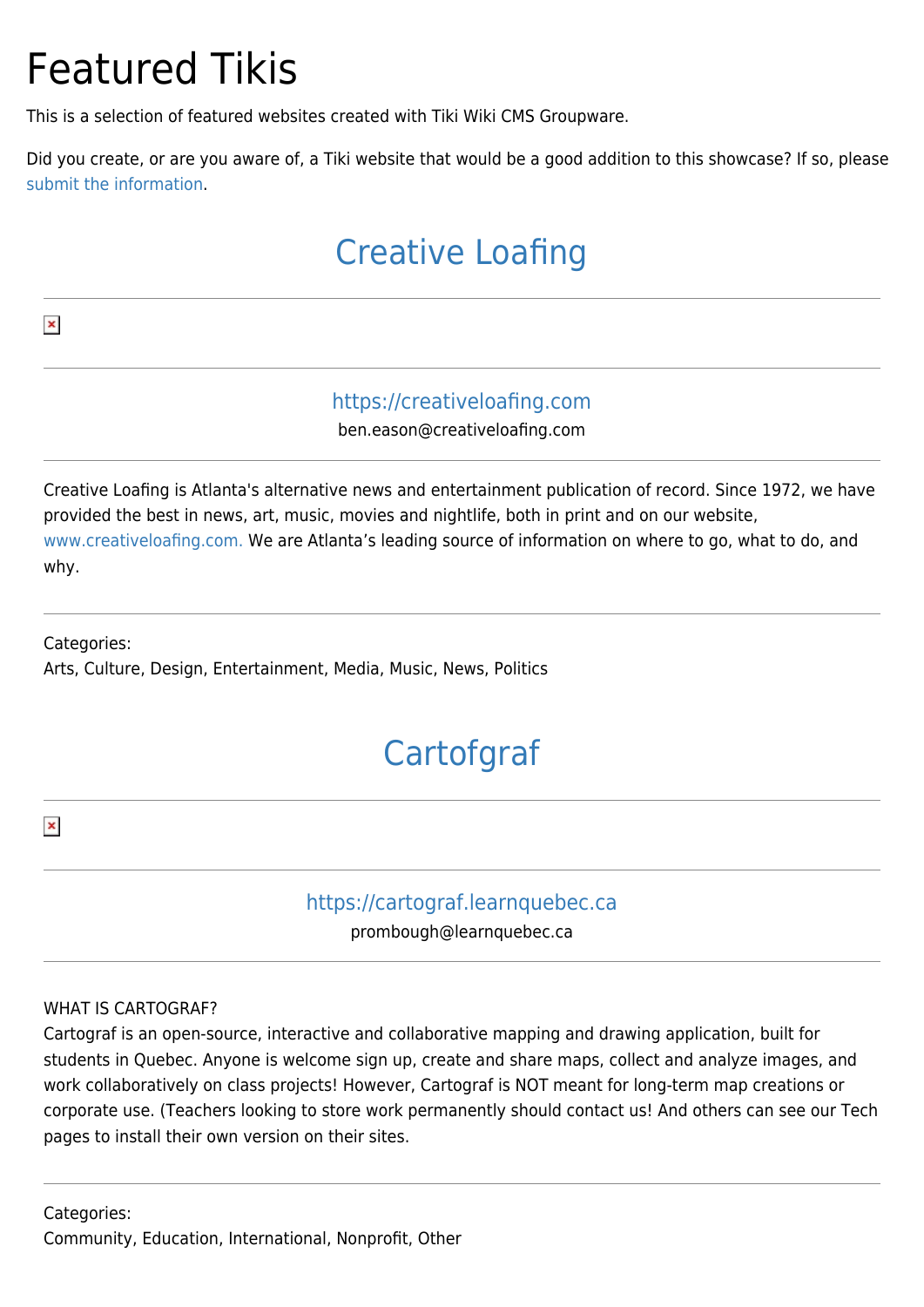# [flygari.com](https://translation.tiki.org/item12738?from=Featured+Tikis)

#### <https://flygari.com>

info@flygari.com

Gallery work and installations by Norwegian artist Svein Flygari Johansen, assisted by Jonny Bradley

Categories: Arts, International

### [Bradleys at Bridge End](https://translation.tiki.org/item12737?from=Featured+Tikis)

 $\pmb{\times}$ 

#### <https://bridgeend.co.uk>

bradleys@bridgeend.co.uk

Bradleys is a family run shop tucked away in Hexham, Northumberland. We have a wide range of gifts for all the family and all ages. We like to have something a bit different to offer like the fantastic stationery from Roger La Borde. We also have beautiful hand made goodies from crafts people all over the UK.

Categories: Arts, Culture, Design, Other

### [Tsaharoniki, the kindergarten of Avtalion village in](https://translation.tiki.org/item12316?from=Featured+Tikis) [Misgav](https://translation.tiki.org/item12316?from=Featured+Tikis)

 $\pmb{\times}$ 

 $\pmb{\times}$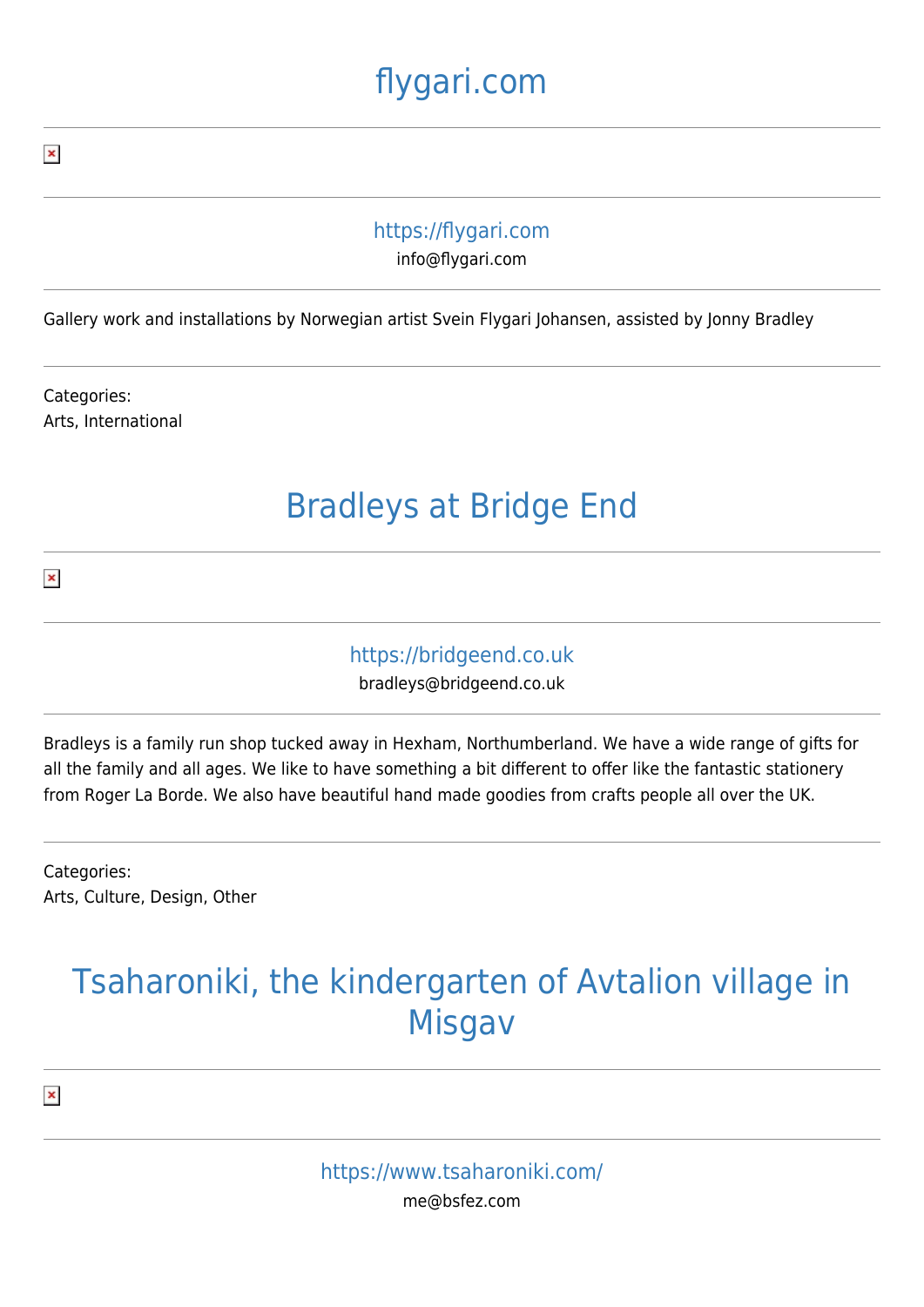Multilingual (French, Hebrew, English, etc.) Kindergarten, Halte garderie, Classroom management system aimed to work on mobile. This is 5 years that this Tiki is used in production.

Categories: Community, Education

# [Výsměch?](https://translation.tiki.org/item10404?from=Featured+Tikis)

<http://vysmech.com>

A dark-wave Gothic-punk music band website featuring custom Tiki theme where the news articles and gigs pages are built thanks to the use of Tracker related wiki plugins and the Trackers feature. Design, theme and integration made by luciash.cz

Categories: Music

# [LONDON FIELDWORKS](https://translation.tiki.org/item9956?from=Featured+Tikis)

 $\pmb{\times}$ 

 $\pmb{\times}$ 

#### <https://londonfieldworks.com>

info@londonfieldworks.com

London Fieldworks (LFW) was formed by artists Bruce Gilchrist and Jo Joelson in 2000 to promote an interdisciplinary and collaborative arts practice.

Having formed a notion of ecology as a complex inter-working of social, natural, and technological worlds, LFW work across social engagement, installation, sculpture, architecture, film and publishing to situate works both in the gallery and in the landscape, for screen and radio.

Categories: Arts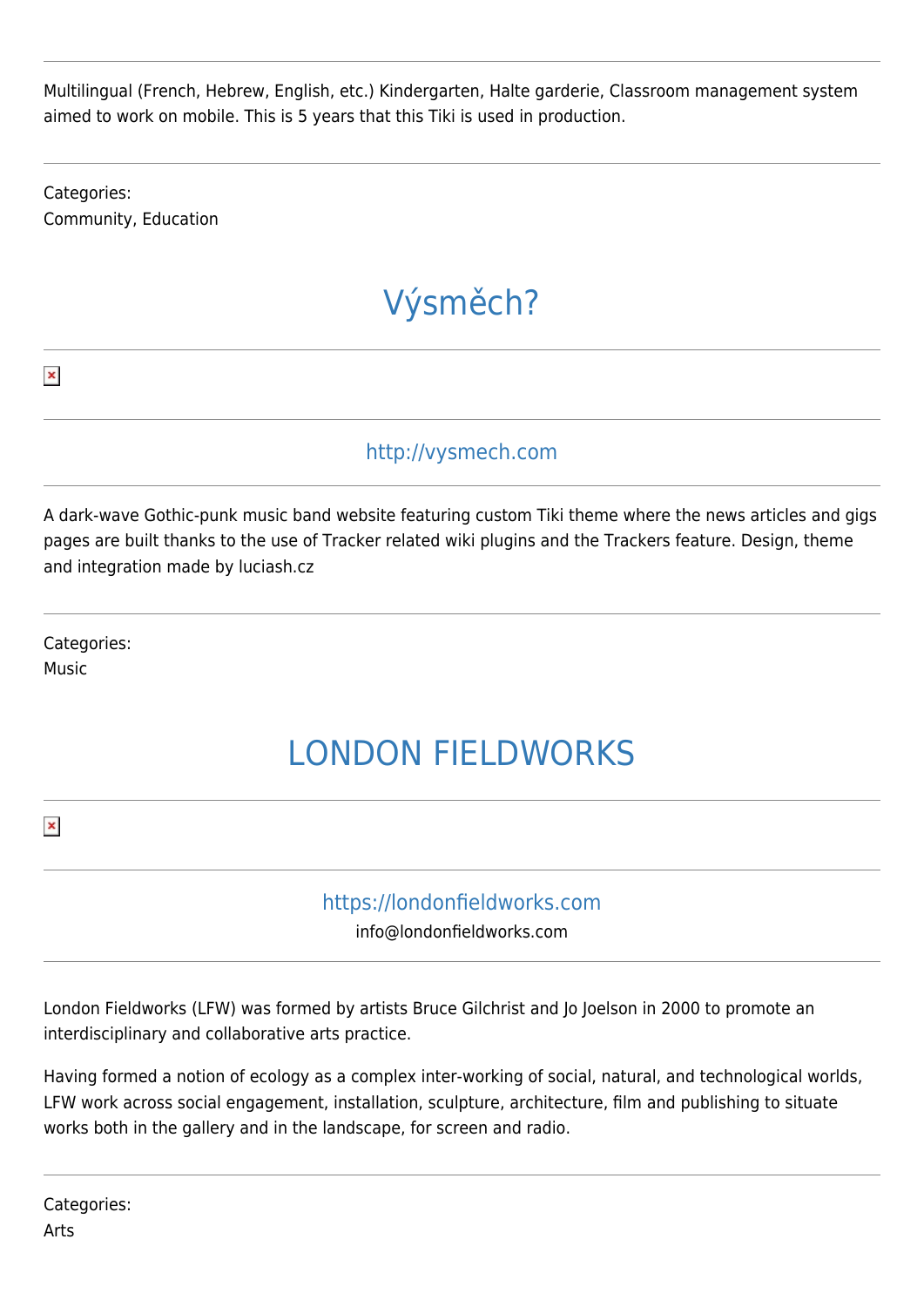### [Cosel Europe](https://translation.tiki.org/item9955?from=Featured+Tikis)

#### <https://www.coseleurope.eu>

sales@coseleurope.eu

Cosel, established in Japan 1969, is one of the world's leading designers and manufacturers of high performance AC-DC Power Supplies, DC-DC Converters and EMI Filters. With quality, reliability & flexibility as our main focus, we pride ourselves on developing some of the highest quality and most reliable products seen anywhere in the world today. Today, Cosel is a \$200m global company employing some 572 staff with sales offices throughout Japan, Asia, Europe and North America. Our product range is aimed mostly at demanding applications within the Industrial, Factory Automation, Medical, Telecoms, Lighting, Audio/Broadcast & Renewable Energy sectors. A flexible approach with full in-house design means we deliver products using the very latest technology meeting the growing demands of our customers.

Categories: **Technology** 

# [GECCO 2018](https://translation.tiki.org/item9954?from=Featured+Tikis)

 $\pmb{\times}$ 

### <http://gecco-2018.sigevo.org/index.html/tiki-index.html>

gecco-2018@sigevo.org

"The Genetic and Evolutionary Computation Conference (GECCO) presents the latest high-quality results in genetic and evolutionary computation since 1999. Topics include: genetic algorithms, genetic programming, ant colony optimization and swarm intelligence, complex systems (artificial life/robotics/evolvable hardware/generative and developmental systems/artificial immune systems), digital entertainment technologies and arts, evolutionary combinatorial optimization and metaheuristics, evolutionary machine learning, evolutionary multiobjective optimization, evolutionary numerical optimization, real world applications, search-based software engineering, theory and more."

Tiki has powered the annual GECCO websites since 2015, replacing the static websites that were difficult to update quickly and easily. Participant and event data is input, stored and displayed via Tiki's trackers feature, and trackers are also used for input of homepage content and other site information, with layout determined by custom wiki page templates.

 $\pmb{\times}$